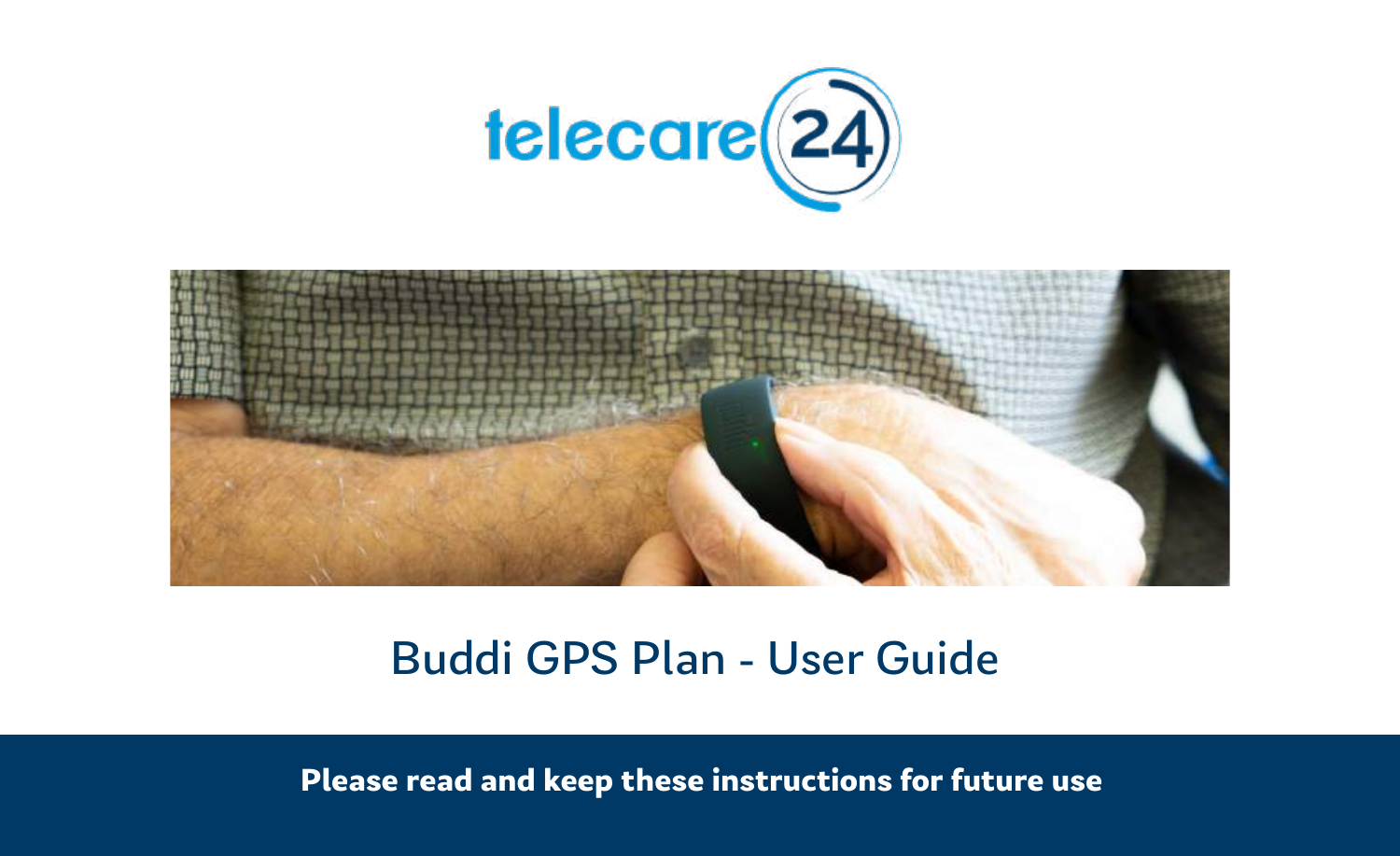## **Important information**



You should try to keep both the wristband and the clip together at all times. The wristband should never be more than 20 meters away from the clip when indoors, or 40 meters when outdoors.



Your emergency calls will be directed to our 24/7 monitoring team who will endeavour to get you the help that you need. When you alert us, we'll speak to you via the two-way loudspeaker in the Buddi clip.



Our monitoring team are based in the UK and can be contacted 24 hours a day, 365 days a year by activating your Buddi wristband or clip. If it's not an emergency and you just want to discuss your account with us, our customer service team are available on the phone, from 9am to 5pm Mon-Thurs and from 9am to 4.30pm on Fridays - except bank holidays, by calling **0800 180 82 20\***.



In some cases, we may direct you to call the Buddi customer service team directly. Their telephone number is **0800 978 88 00\***.

\*Your landline or mobile operator may charge you for calls to 0800 numbers.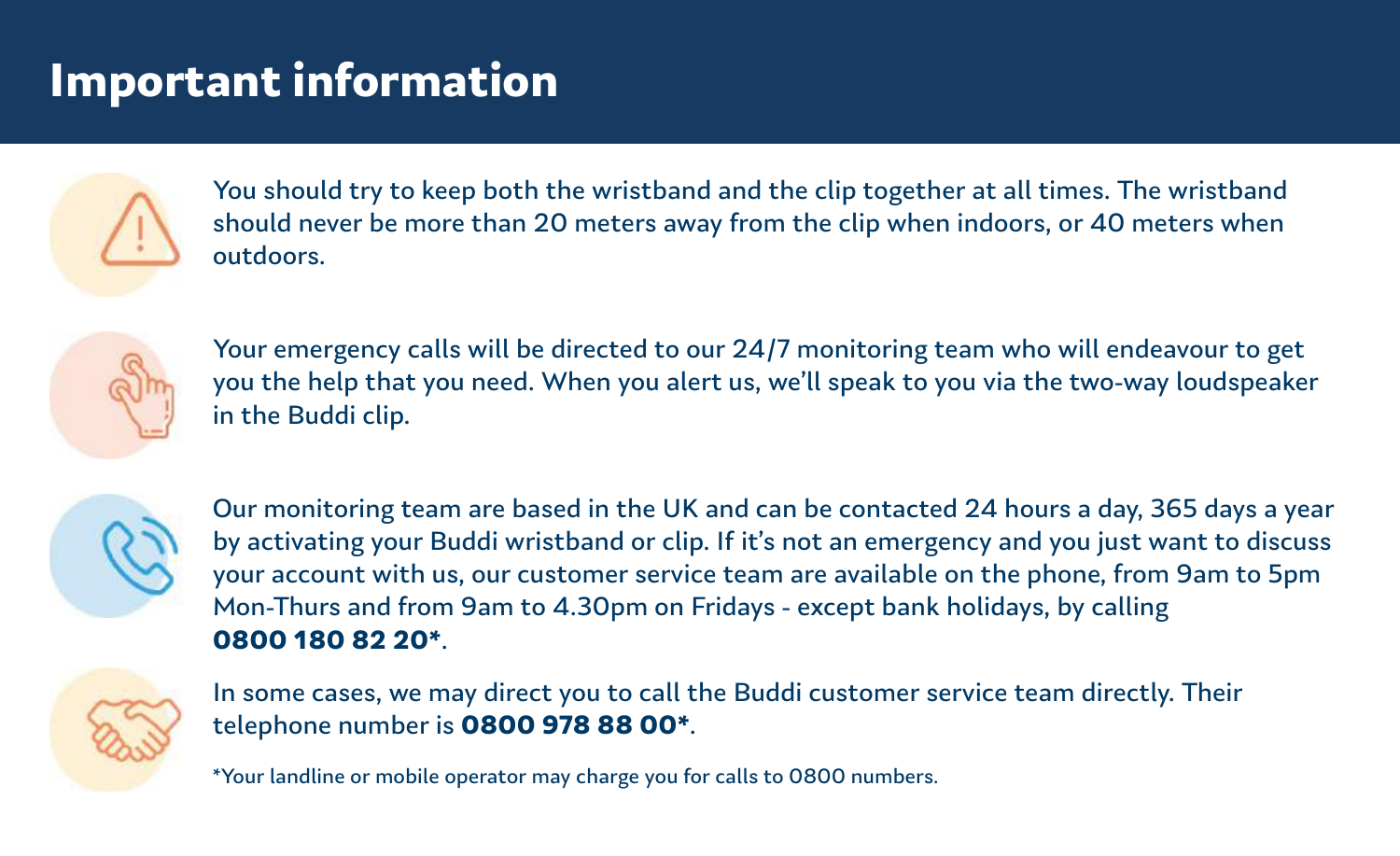## **What's in the box?**

In the box you'll find; a Buddi wristband, a Buddi clip, two USB chargers, a UK plug, a keychain and a lanyard.

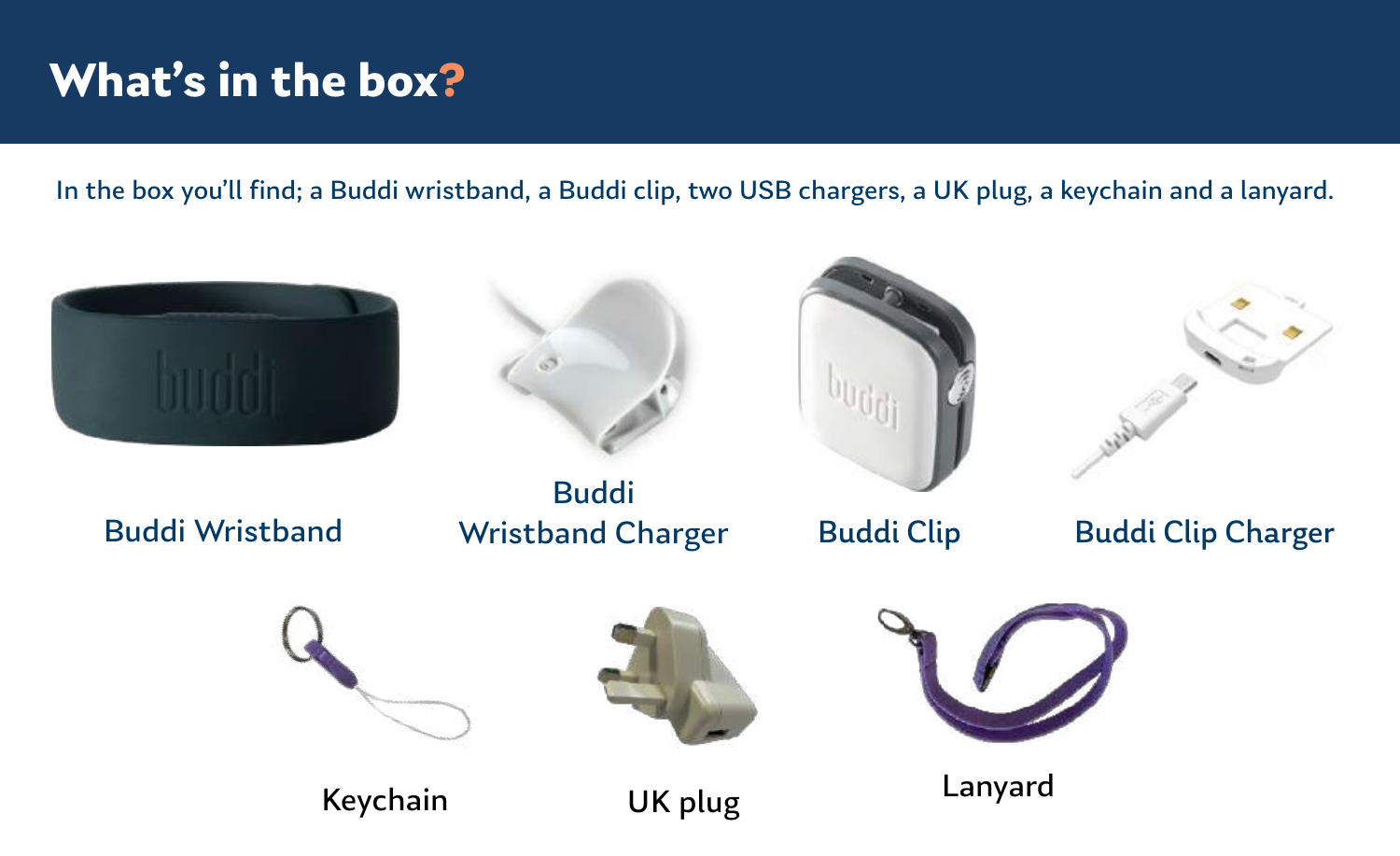# **Buddi setup / placing a test call**

### **Getting started**

1. Remove both the Buddi clip and wristband from the packaging.



2. Place both devices on charge for at least 4 hours using the chargers provided. When charging, the LED lights will glow **green.**



3. Once charged, your equipment will switch on automatically.



4.Your first test call should be placed outside to recalibrate the GPS location.



5. Place a test call to check that your equipment is working correctly.

### **Placing a test call**

**(1).** Press both buttons on either side of the Buddi clip or the Buddi wristband together, and hold for a few seconds.



**(2).** Moments later, you'll be connected to our emergency response team. Simply tell our team that you are making a test call to check that your alarm is working correctly.

**(3).** Once our team hang up, go about your day!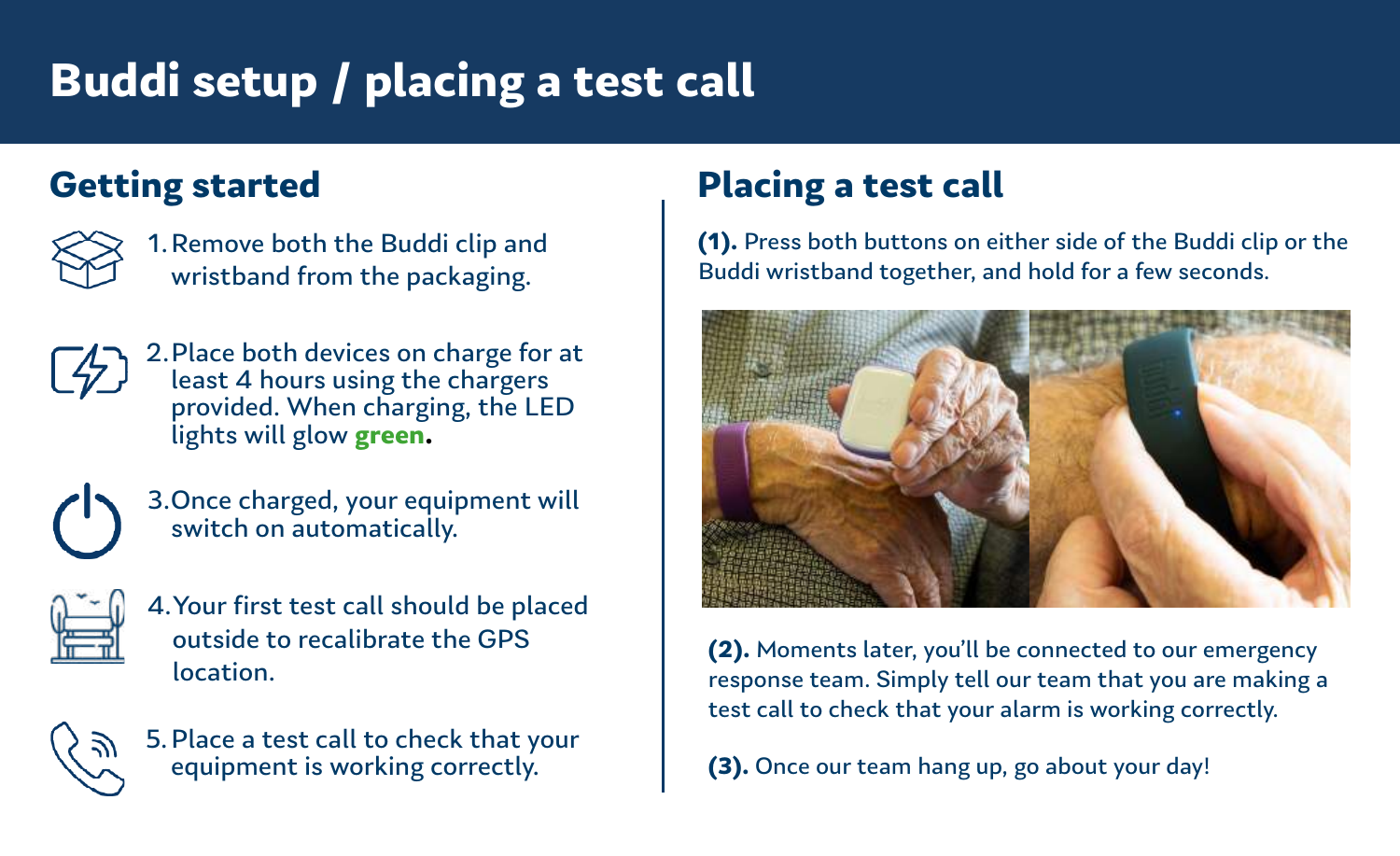### **The Buddi wristband**

As the Buddi is a life-saving device, we recommend wearing it as often as possible - you can even wear your wristband in the bath or shower. If you take it off at night, be sure to keep it close by.



#### **How to call for help using the Buddi wristband**

- 1. Simultaneously press the two buttons on either side of the wristband and hold for a few seconds. Alternatively, raise the alert by shaking or waving the wristband.
- 2. Your wristband also has a built-in fall detector. This means that, should you suffer a fall, your Buddi can automatically let us know that you need help, even if you can't.
- 3. When activated, the wristband sends a signal to the Buddi clip which then alerts our 24/7 monitoring team.
- 4. Moments later, our team will begin speaking to you through the two-way loudspeaker in the Buddi clip - so make sure you keep it close by.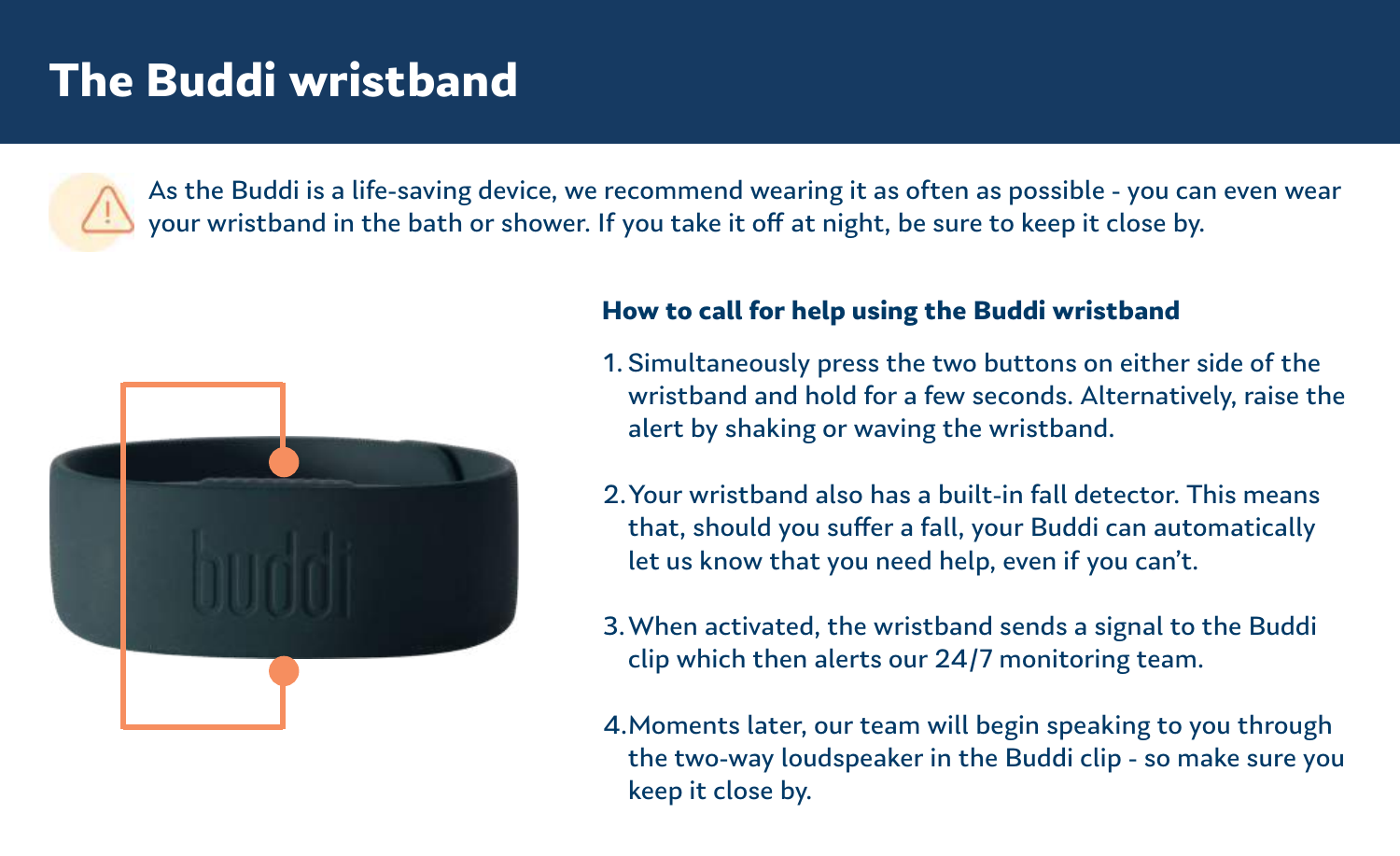### **The Buddi clip**



#### **How to call for help using the Buddi clip**

- 1. Simultaneously press the two buttons on either side of the clip and hold for a few seconds. This will send an alert to our 24/7 monitoring team.
- 2. Moments later, our team will begin speaking to you through the two-way loudspeaker in the Buddi clip. Rest assured, we'll get you the help that you need.

#### **Important**

- Unlike the wristband, the Buddi clip cannot be taken into the bath or shower.
- When you go outside, be sure to take the Buddi clip with you. We've included a keychain attachment in the box.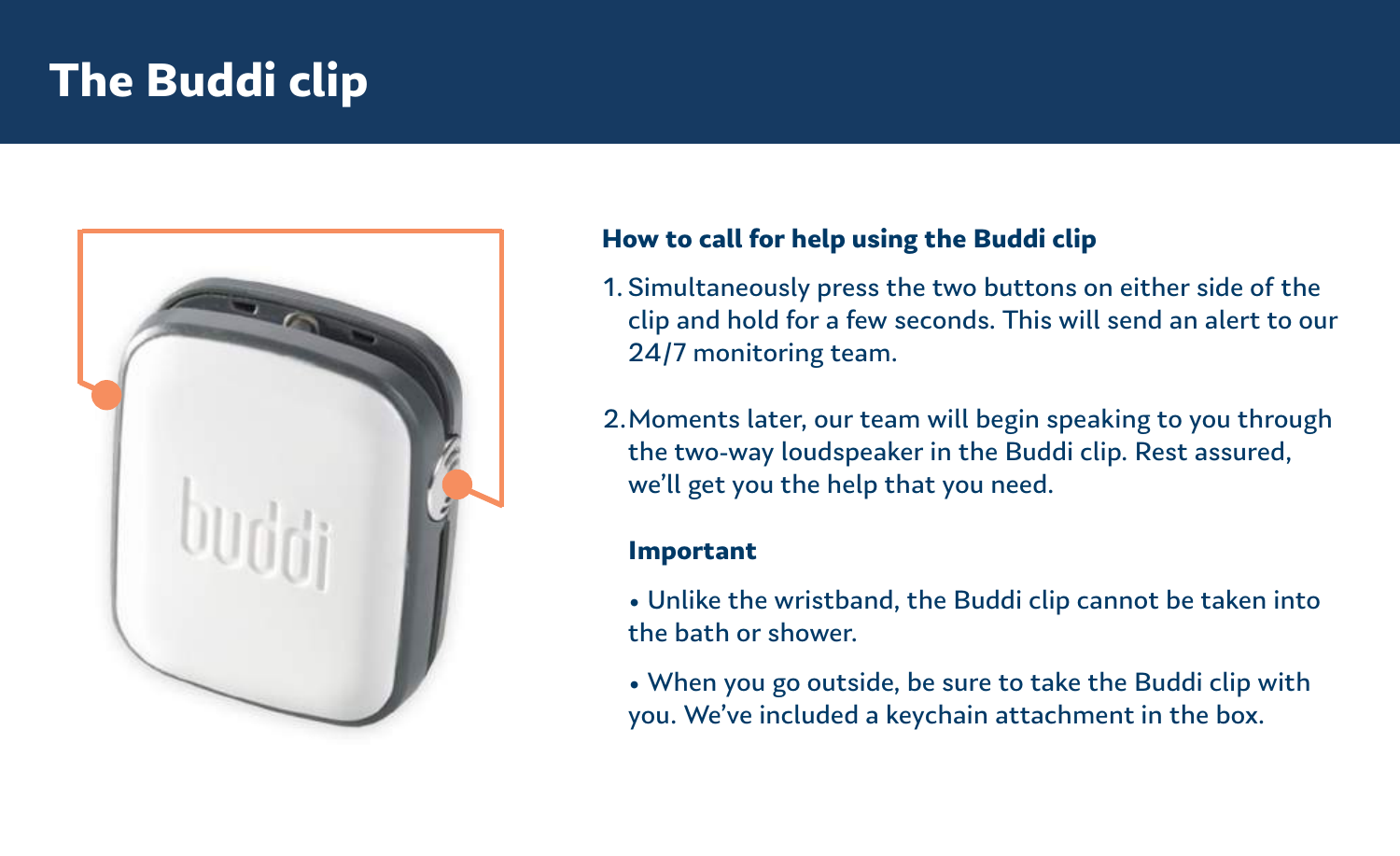## **Battery life and charging**



#### **The Buddi wristband**

The battery in the wristband typically lasts up to 1 week, depending on usage, and takes approximately 2 hours to fully recharge.

The included USB charger is designed to enable you to charge the wristband while you're wearing it, just in case you want to keep your wristband on at all times.



#### **The Buddi clip**

The battery in the clip typically lasts for up to 24 hours, depending on usage, and takes approximately 2 hours to fully recharge.

Naturally, the battery will drain more when you activate it to speak to our monitoring team. To help maximise the battery life of your Buddi clip, we recommend charging it in short bursts during the day when you are at home, and keeping it on charge overnight.